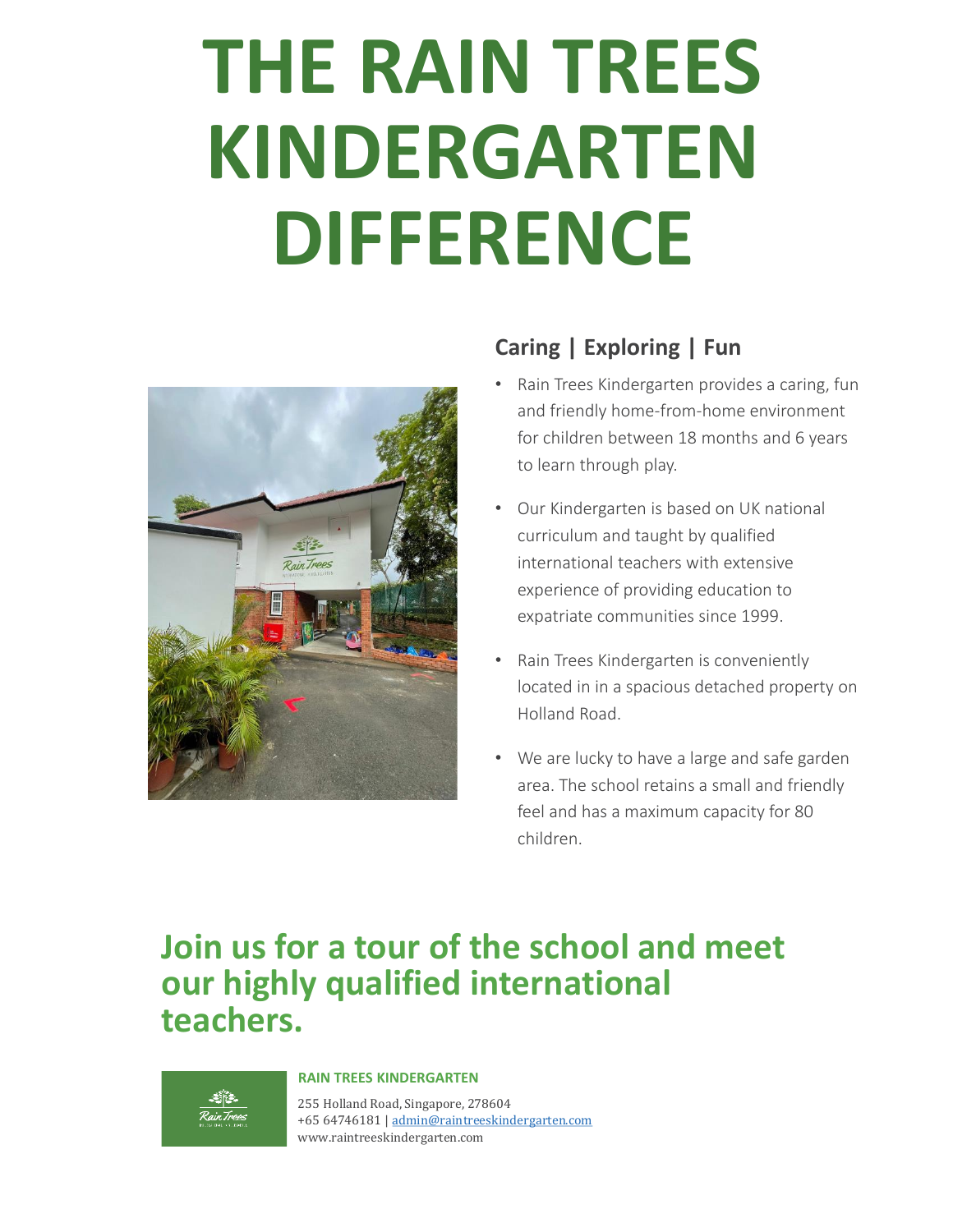# **WHY WE LOVE RAIN TREES**

## Communication with our parents is vital. We listen to what they say



### OUR STAFF

Our parents/guardians agree that the most impressive thing about Rain Trees Kindergarten is the skills, attitude and dedication of the staff. Nearly 100% of parents/guardians believe the teachers have fantastic capabilities and we live up to our ethos of caring, exploring & fun. We are proud to have such highly trained international teachers on our staff.



### THE CHILDREN ARE HAPPY!

The happy and caring environment, community feel and parental involvement in the school foster a happy and nurturing atmosphere. We believe we have created a warm, inviting and well-equipped environment where your child can play happily and learn at his or her own pace. This happy environment is a leading reason why our parents/guardians are so impressed with Rain Trees.



#### **RAIN TREES KINDERGARTEN**

255 Holland Road, Singapore, 278604 +65 64746181 | [admin@raintreeskindergarten.com](mailto:admin@raintreeskindergarten.com) www.raintreeskindergarten.com

*Source: 2021 Parents and Leavers Survey*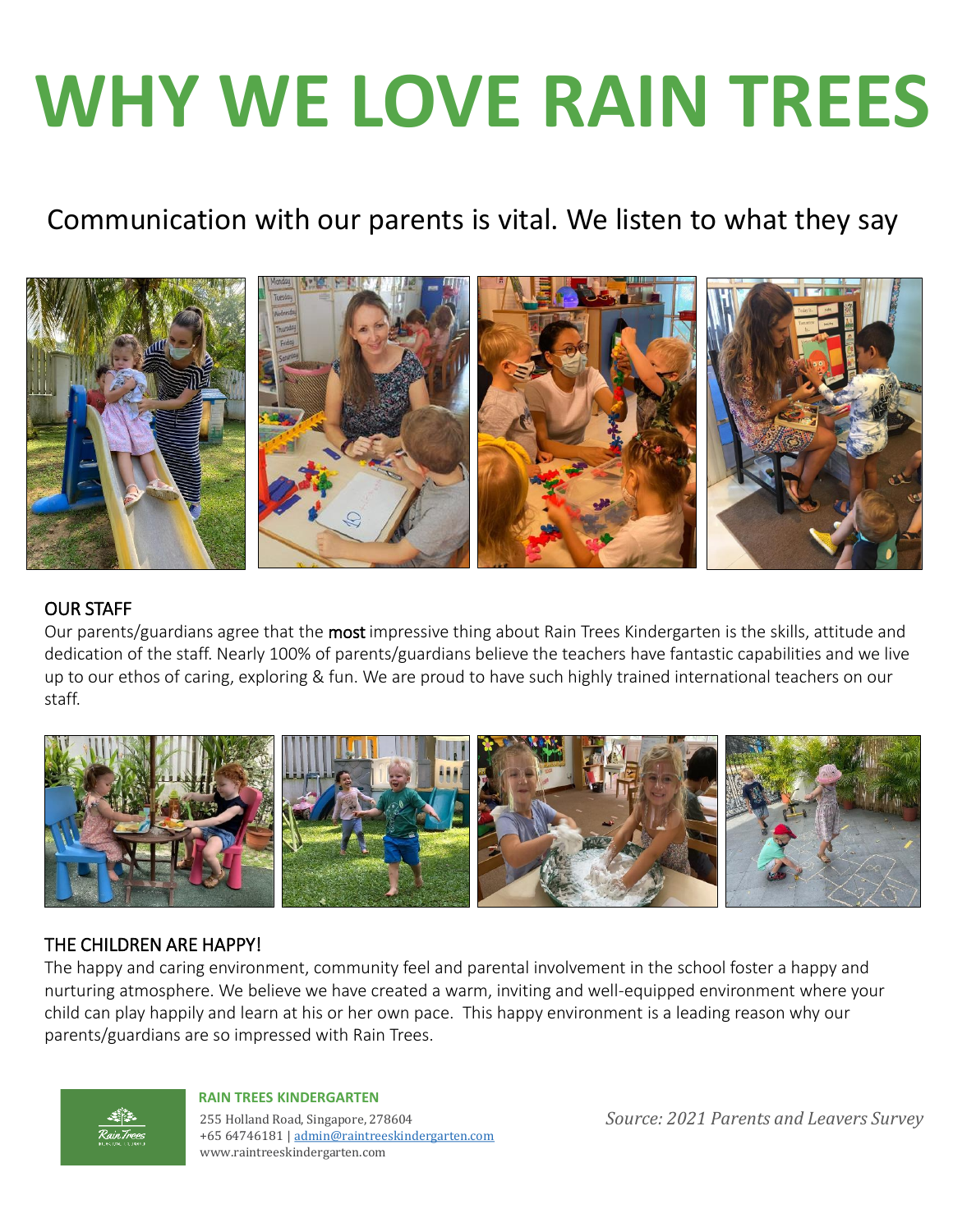# **2021 TESTIMONIALS**

"We are very excited about our daughter being at Rain Trees. She has felt at home from the very start and has made many good friends. We feel that the teachers form a very close bond and are very caring towards the kids. The teaching being very playful helps her grow her own mind and question the world around her. We do enjoy seeing her journey at Rain Trees."

"Rain Trees has given our son exactly the kind of "first time school" experience we hoped he would have: welcoming, comforting and fun. We feel that all the teachers and support staff put great effort into making kindergarten a positive and loving experience, which we think sets the children on a good path for their future school journey."

*Natasha and Andrew, Parents of Christian (Singaporean)*

*Sebastian and Laura , Parents of Mia (German)*

# 96% of PARENTS RATE OUR TEACHERS AS FANTASTIC

"We chanced upon Rain Trees while searching for a kindergarten for our daughter that would educate while allowing her to enjoy her childhood and develop her social skills. We visited several kindergartens in our search but when we found Rain Trees, the decision was immediate. We were delighted with what we saw and heard during our visit, but more importantly, our daughter was instantly happy with the environment and the team. We now have 2 children at Rain Trees, both are excited to go every day to play with their friends. They have great affection for their teachers and their educational development is astounding. Rain Trees is a brilliant, nurturing environment where children blossom. We could not be happier and we would strongly recommend that parents searching for a kindergarten take a look for themselves."

95% Rate OUR OFFICE ADMIN AND COMMS as FANTASTIC

#### *Anthony and Angharad, Parents of Elenna & Aidan (British)*

"Rain Trees has instilled an incredible love for learning in our son Frederik. He loves going to school every day on the school bus, and he feels very safe and secure at the school. Rain Trees offers the perfect environment for young children, and we cannot recommend this preschool enough! A warm, caring, yet academically top of class pre-school.... we absolutely love Rain Trees and so does our son, the best testament you can get.

*Christina and Bjarke, Parents of Frederik (Danish)*

### For further parent recommendation please visit our website

#### 255 Holland Road, Singapore, 278604 **RAIN TREES KINDERGARTEN**

+65 64746181 | [admin@raintreeskindergarten.com](mailto:admin@raintreeskindergarten.com) www.raintreeskindergarten.com

*Source: 2021 Parents and Leavers Survey*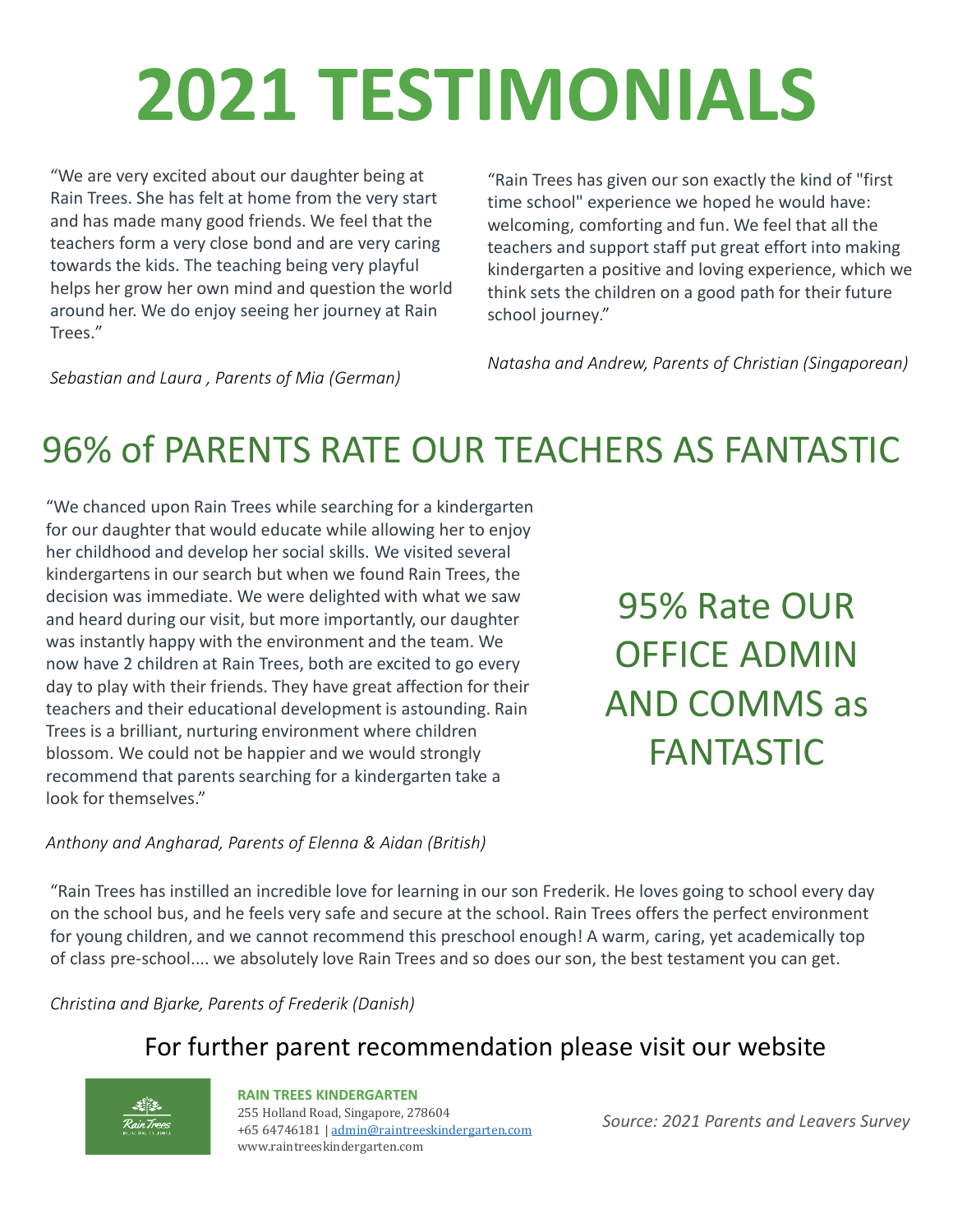# **CARING | EXPLORING | FUN**

"Joining Raintrees has been the best decision for Tessie. It's a gift that keeps on giving. Tessie continues to thrive in a superb learning environment and the parents are fantastic too. We couldn't be happier with our choice of school.."

*Annie and Sam, Parents of Tessie (British)*

"We put Yuvaan at Rain Trees as we were looking for a small, caring and international environment for him to thrive after having not so great experience at a franchise-based preschool. We are extremely happy about our decision as Yuvaan has evolved into a confident and happy child over the course of the last few months. His vocabulary, confidence and interaction with other adults and kids has improved by leaps and bounds and we cannot thank the teacher and staff of Rain Trees enough.

*Debjit and Devleena, Parents of Yuvaan (Indian)*

"We have two very different daughters and Raintrees has brought out the best in them both. Our eldest daughter, who has autism spectrum disorder, has grown so much in confidence since starting and also made her first real friends here. Our youngest daughter, meanwhile, has enjoyed all the exciting learning opportunities on offer, and often recreates them at home! Both girls go happily to Raintrees in the morning and both are buzzing at pick-up time about what they have been doing that day. They will be very sorry to leave; even during the holidays, they ask, "When is the next Raintrees day?"!"

*Georgina and Alan, Parents of Carrie & Hazel (New Zealand)*

"Rain Trees has been the perfect first school for our daughter Sadie, the warm welcoming atmosphere and wonderful teachers have given her the most incredible start. We can't wait to sign up our younger daughter when she turns 18 months and we're sure she'll be just as happy!"

*Nikki and Charlie, Parents of Sadie (British)*

# 93% of our parents have recommended Rain Trees to their friends and colleagues

"We love Rain Trees! Our daughter is so happy there and loves telling us about her busy and fun days spent there. We have been very happy parents for 2 years now and are huge advocates of what they do. Our daughter gets a real mix of play and learning which is exactly what we wanted and we have become friendly with the parent community which is a lovely addition for our Singapore experience..

*Alice and David, Parents of Scarlett (British)*



#### **RAIN TREES KINDERGARTEN**

255 Holland Road, Singapore, 278604 +65 64746181 | [admin@raintreeskindergarten.com](mailto:admin@raintreeskindergarten.com) www.raintreeskindergarten.com

*Source: 2021 Parents and Leavers Survey*